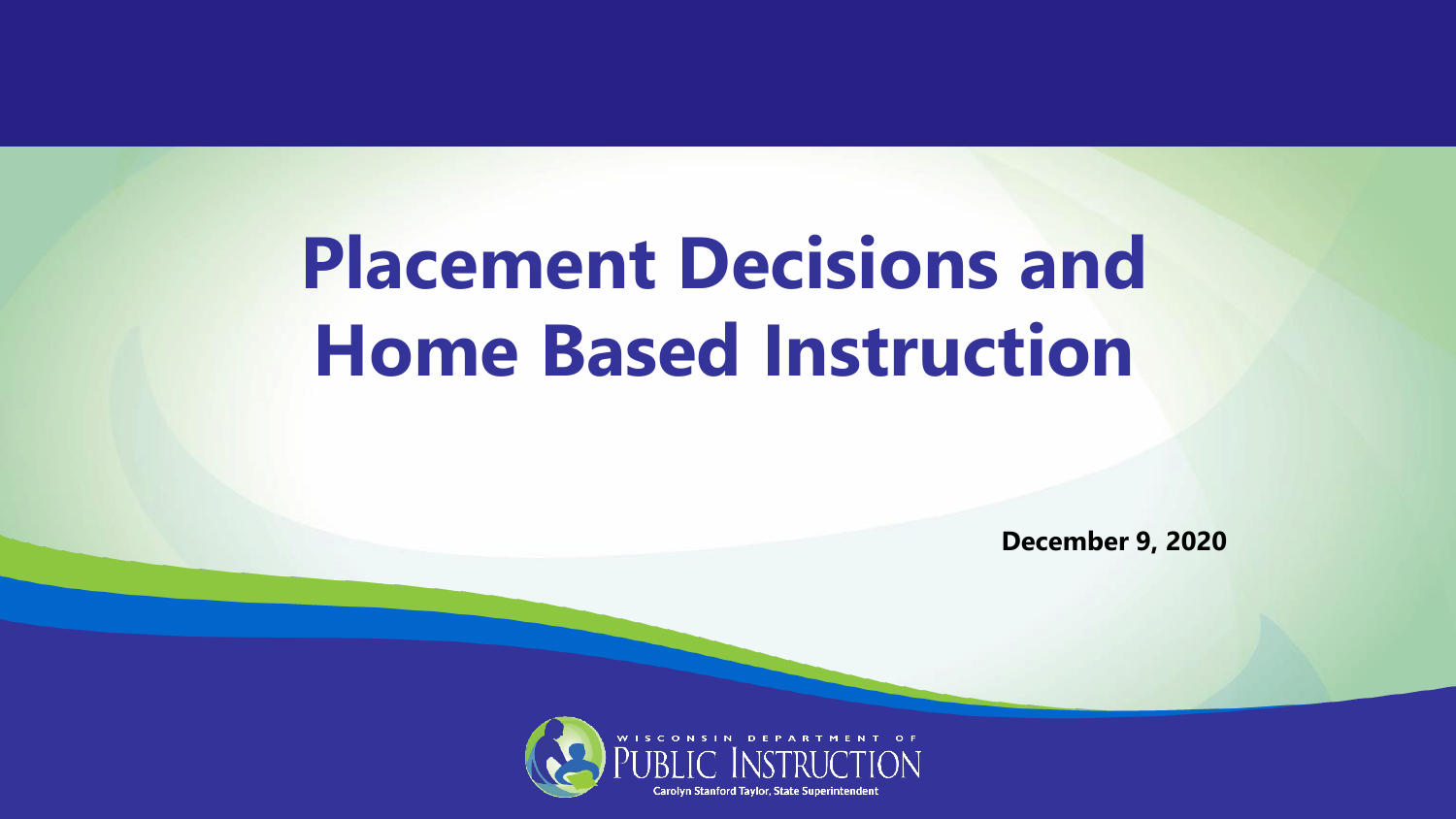### **Homebound Instruction**

- **Homebound instruction is a general education concept open to all students**
- **Students excused from attendance by the school**
- **Not mandatory**
- **For More Information: [https://dpi.wi.gov/sites/default/files/imce/sspw/pdf/homeb](https://dpi.wi.gov/sites/default/files/imce/sspw/pdf/homeboundqafamilies.pdf) oundqafamilies.pdf**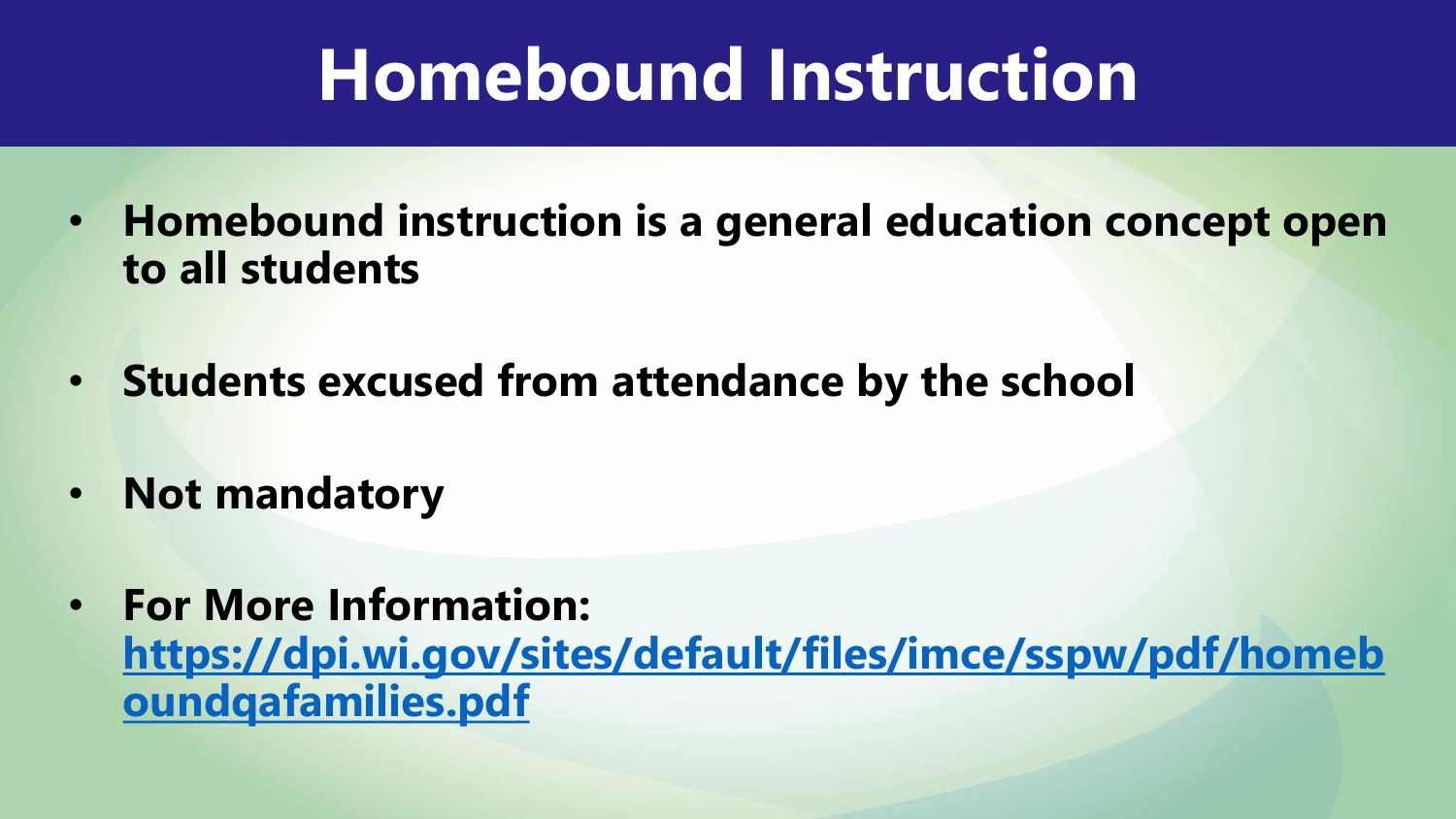#### **Placement at Home**

- **Free Appropriate Public Education (FAPE)**
- **IEP team makes placement**

**determination based on student's** 

**individual disability-related needs**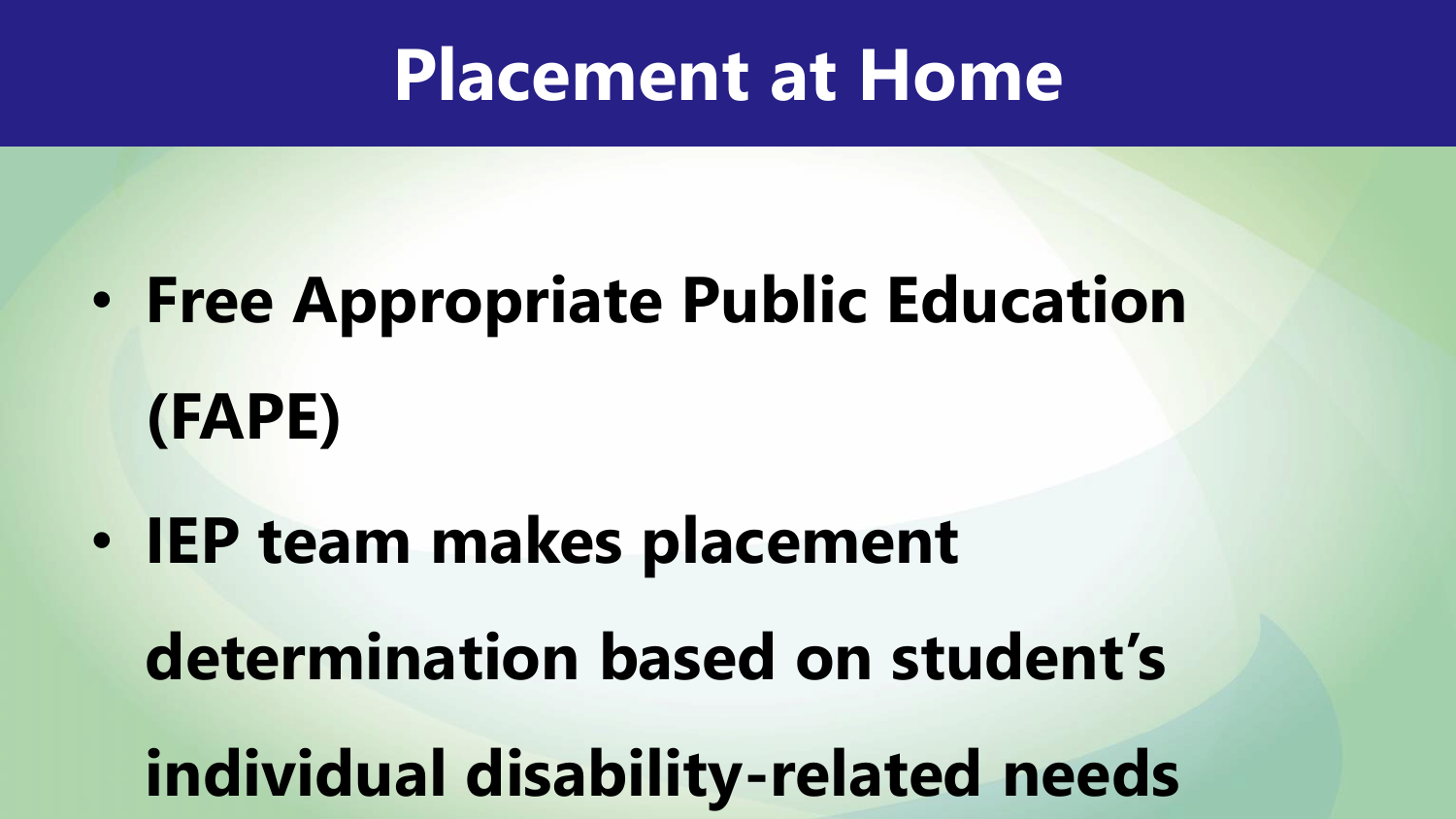

# **"To the maximum extent appropriate, children with disabilities, are educated with children who are nondisabled."**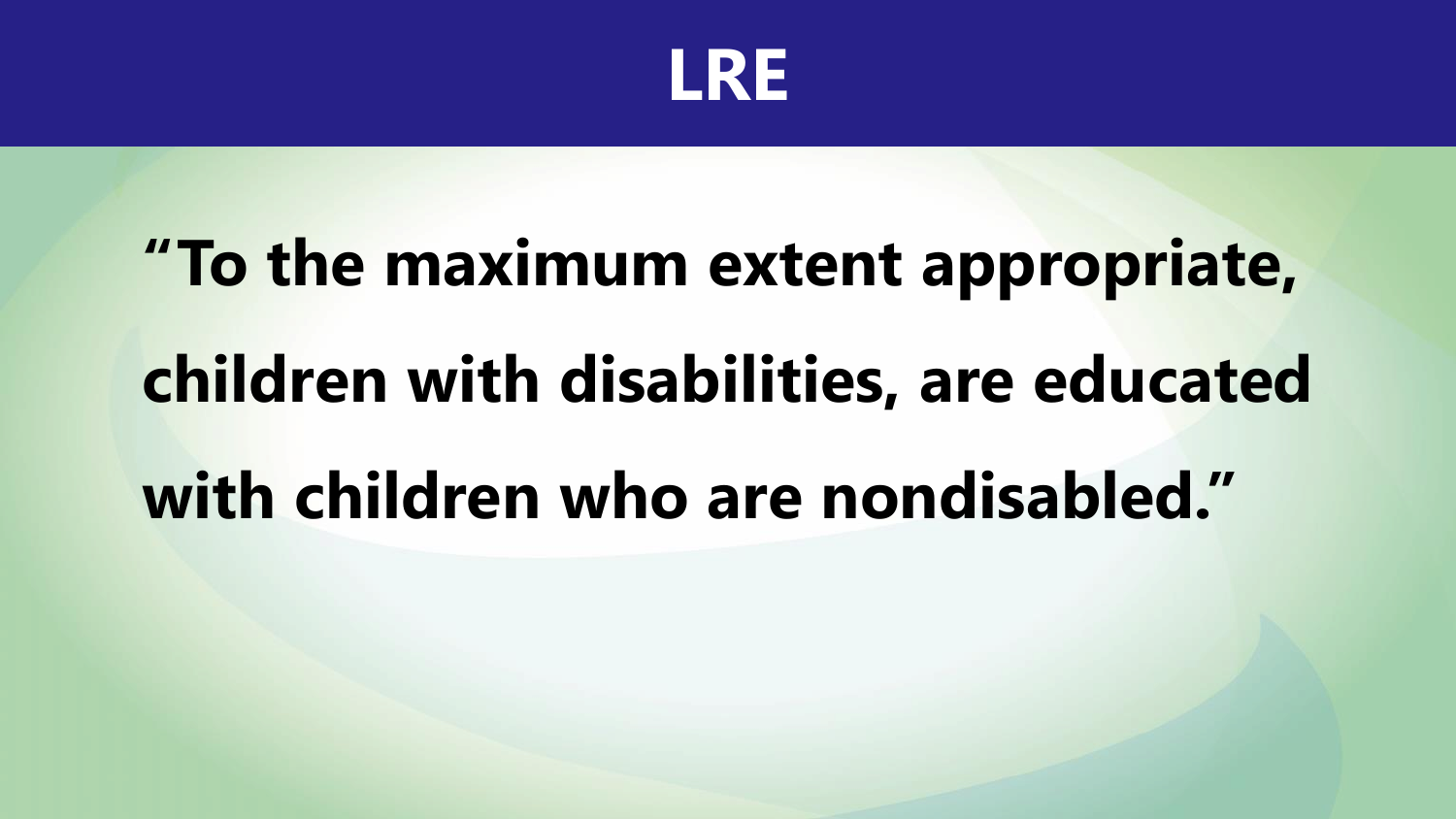

**"Removal from the regular educational environment occurs only if the nature or severity of the disability is such that education in regular classes with the use of supplementary aids and services cannot be achieved satisfactorily."**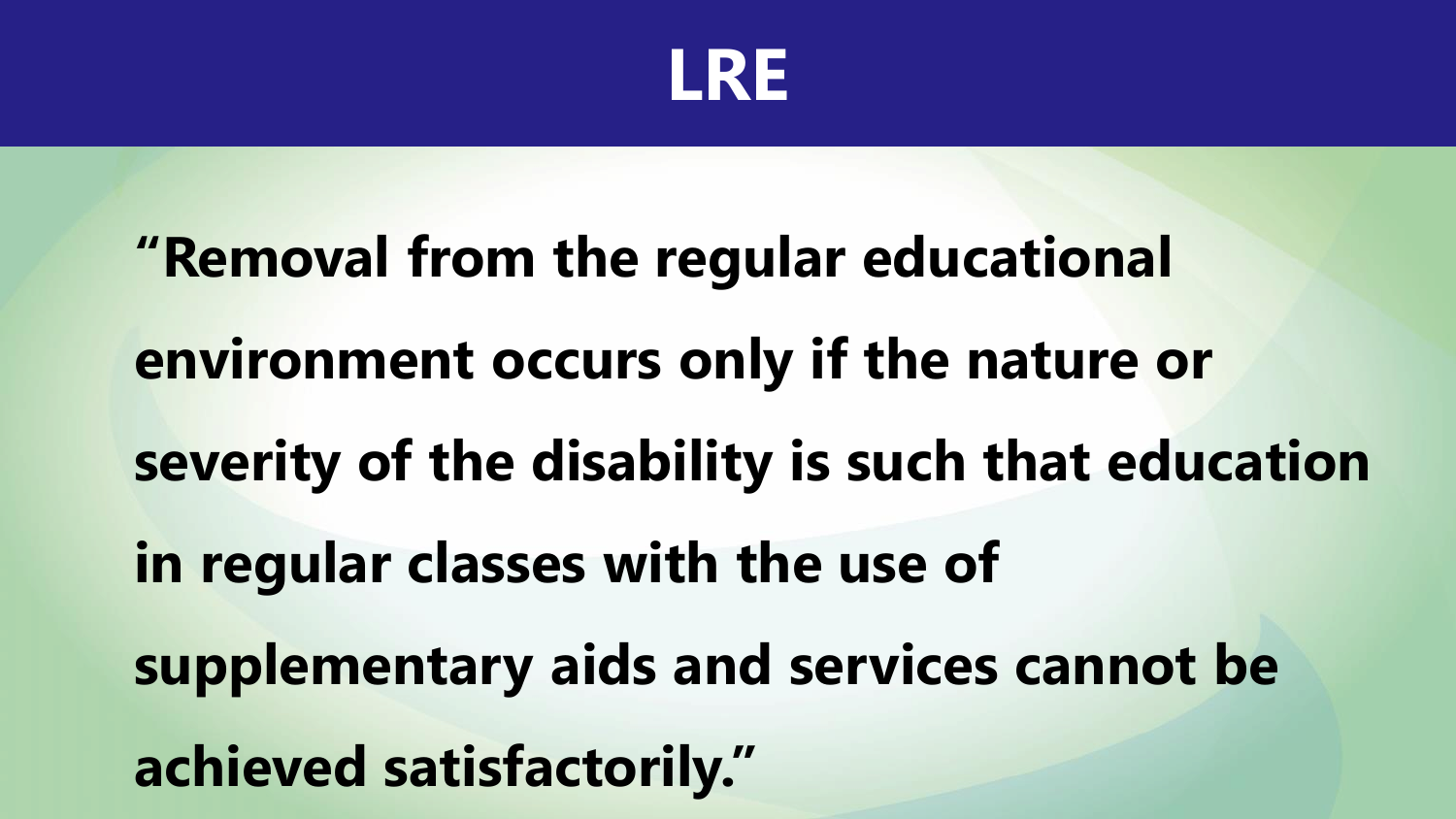#### **Continuum**

• **Schools must make available: "instruction in regular classes, special classes, special schools, home instruction, and instruction in hospitals and institutions."**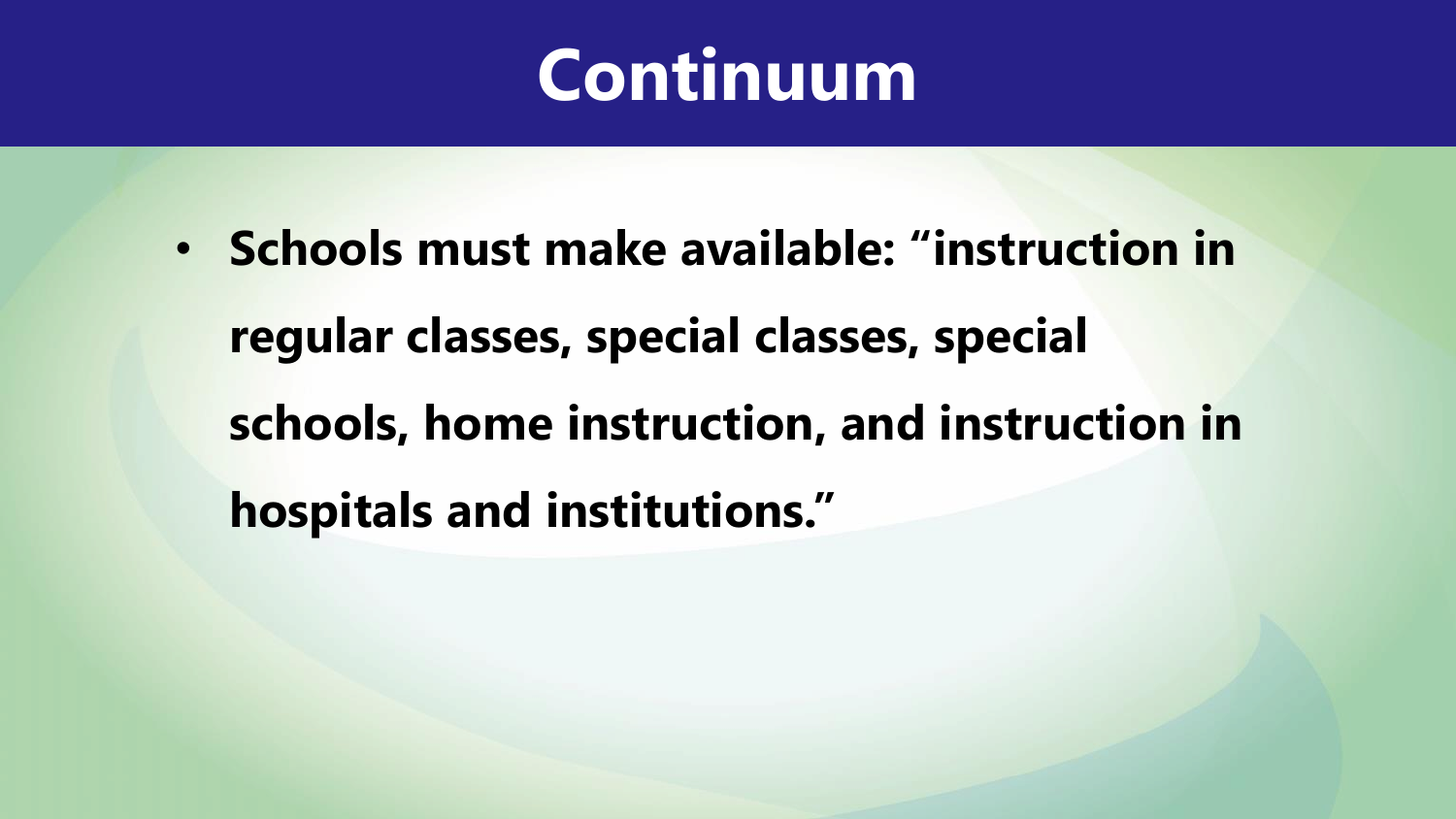## **Discussing LRE**

- WHY can't education in the regular education environment be satisfactorily achieved?
	- What is currently working/not working? Why?
	- What additional supports and services could be provided?
	- Would those additional supports and services work? Why?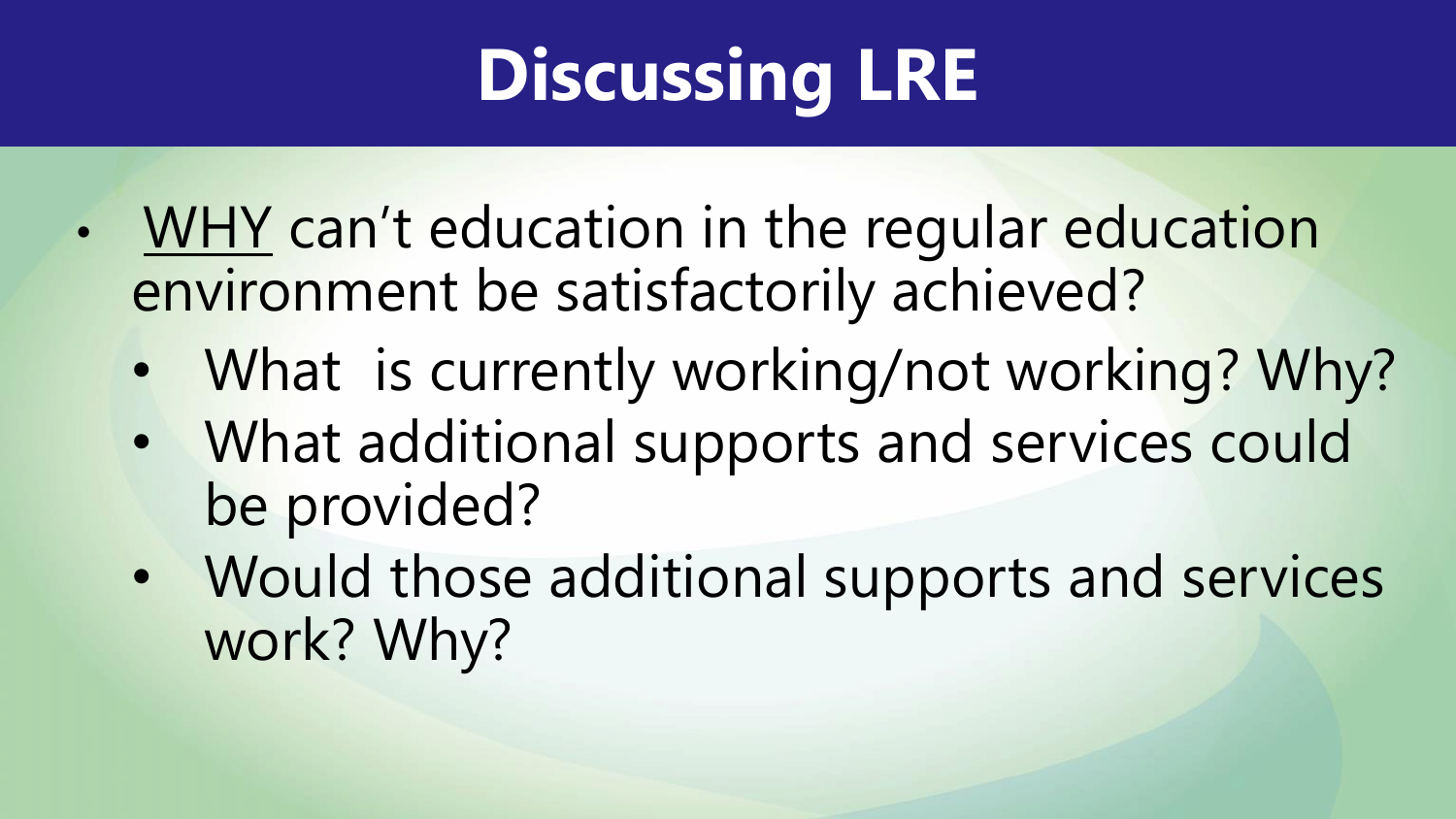## **Discussing LRE**

- **No obligation to "try and fail"**
- **Extra vigilance expected when the student's behavior is at issue.**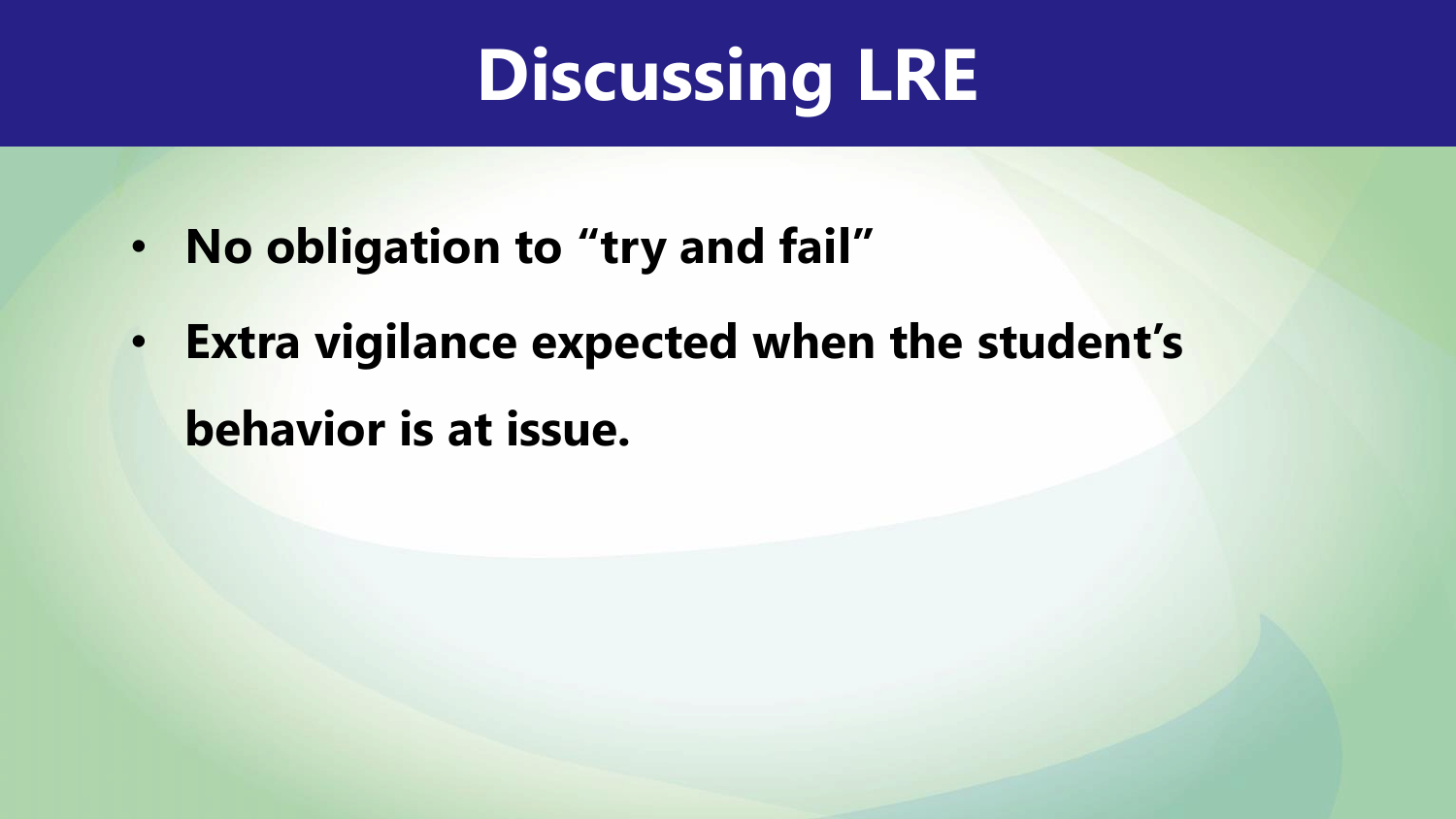## **Documenting LRE**

- **Program Summary: "Why"**
- **Program Summary: Extent of Removal**
- **Placement Notice: "Other options**

**considered/reasons rejected"**

• **Present Levels, Disability Related needs**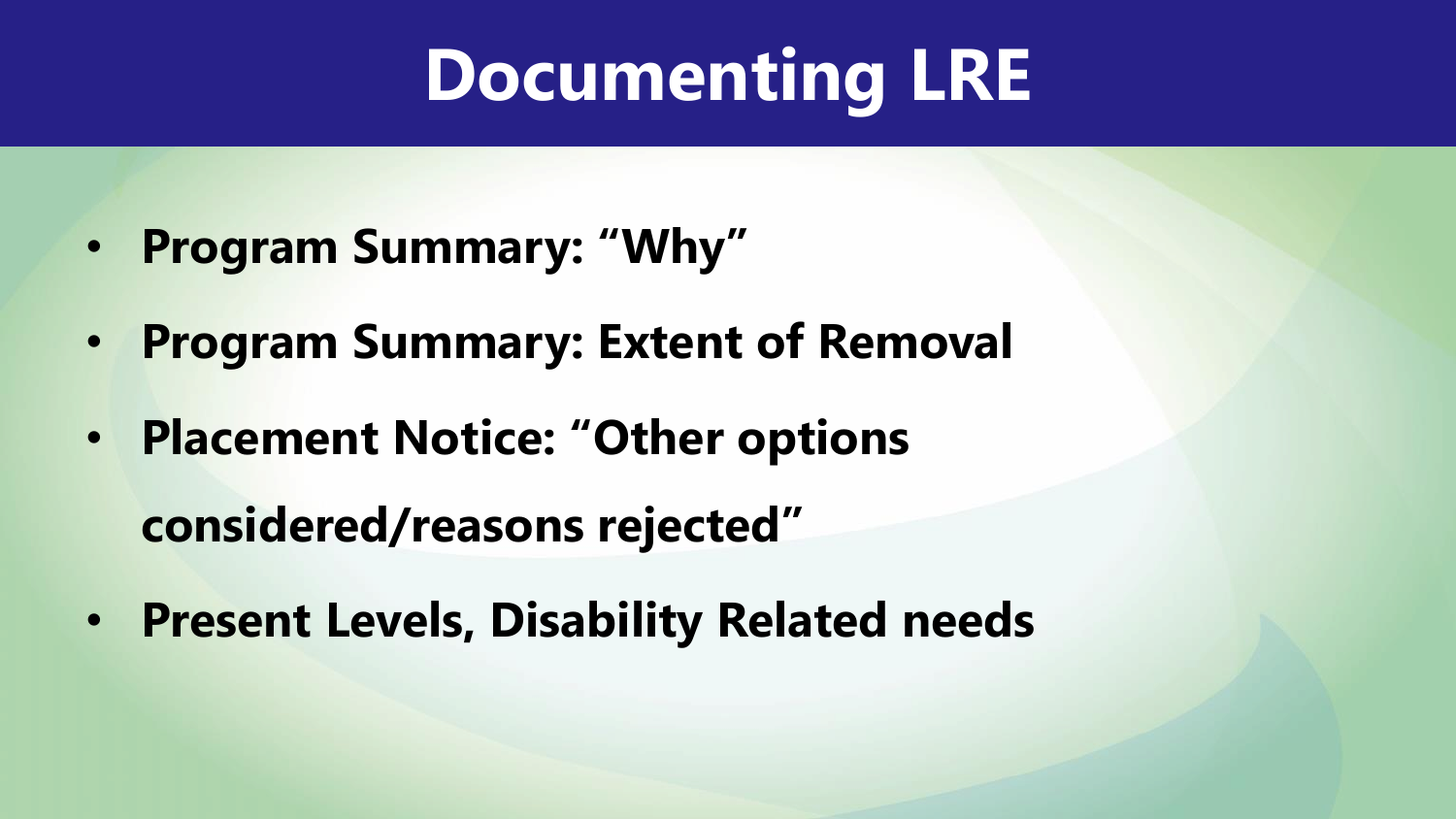# **Developing the IEP**

- Goals
- Related and Supplementary **Services**
- Length of Day
- General Education
- Plan for Return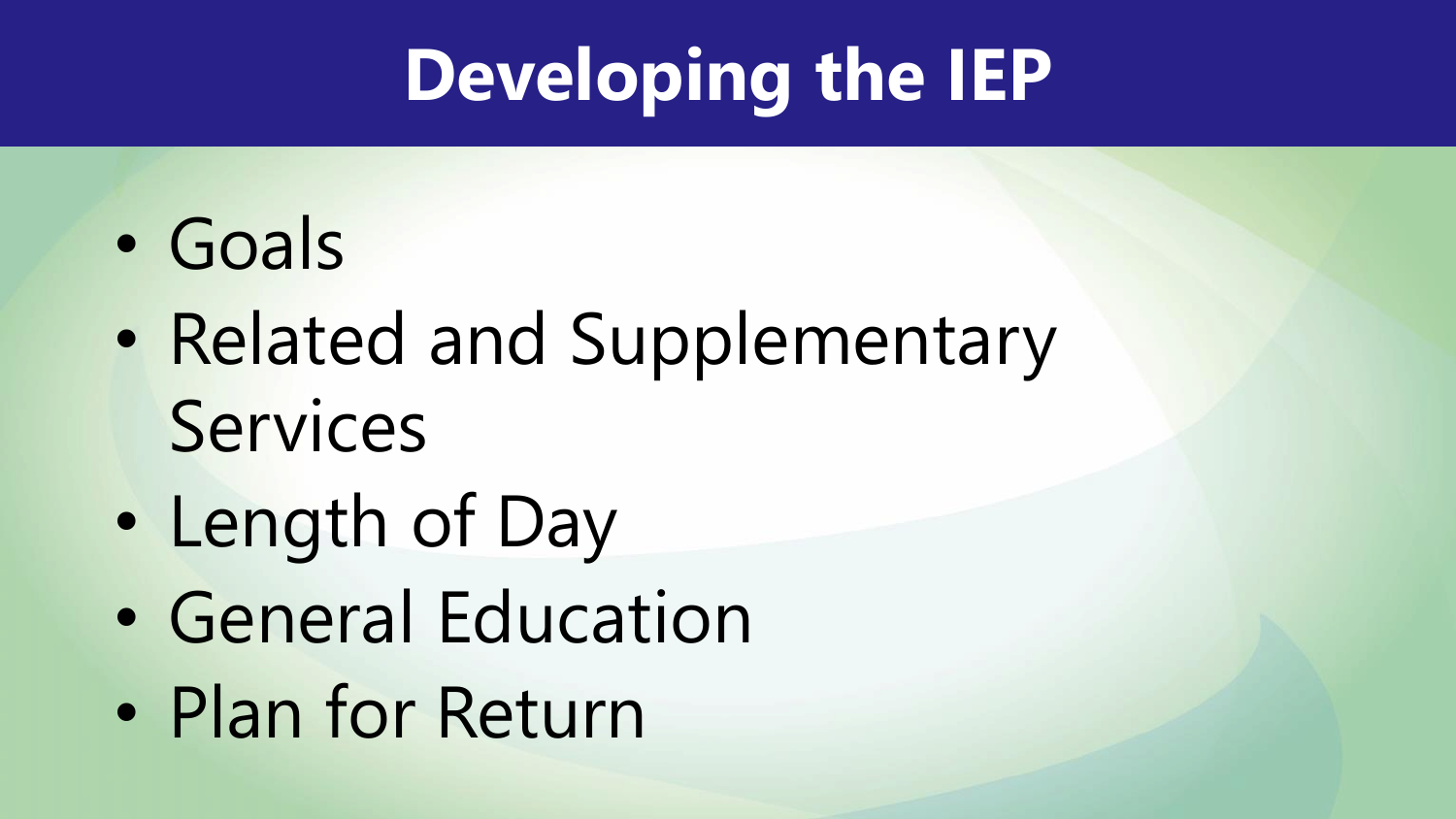#### **Pandemic Considerations**

- **10-14 Day Window**
- **Parent Option**
- **Additional Services**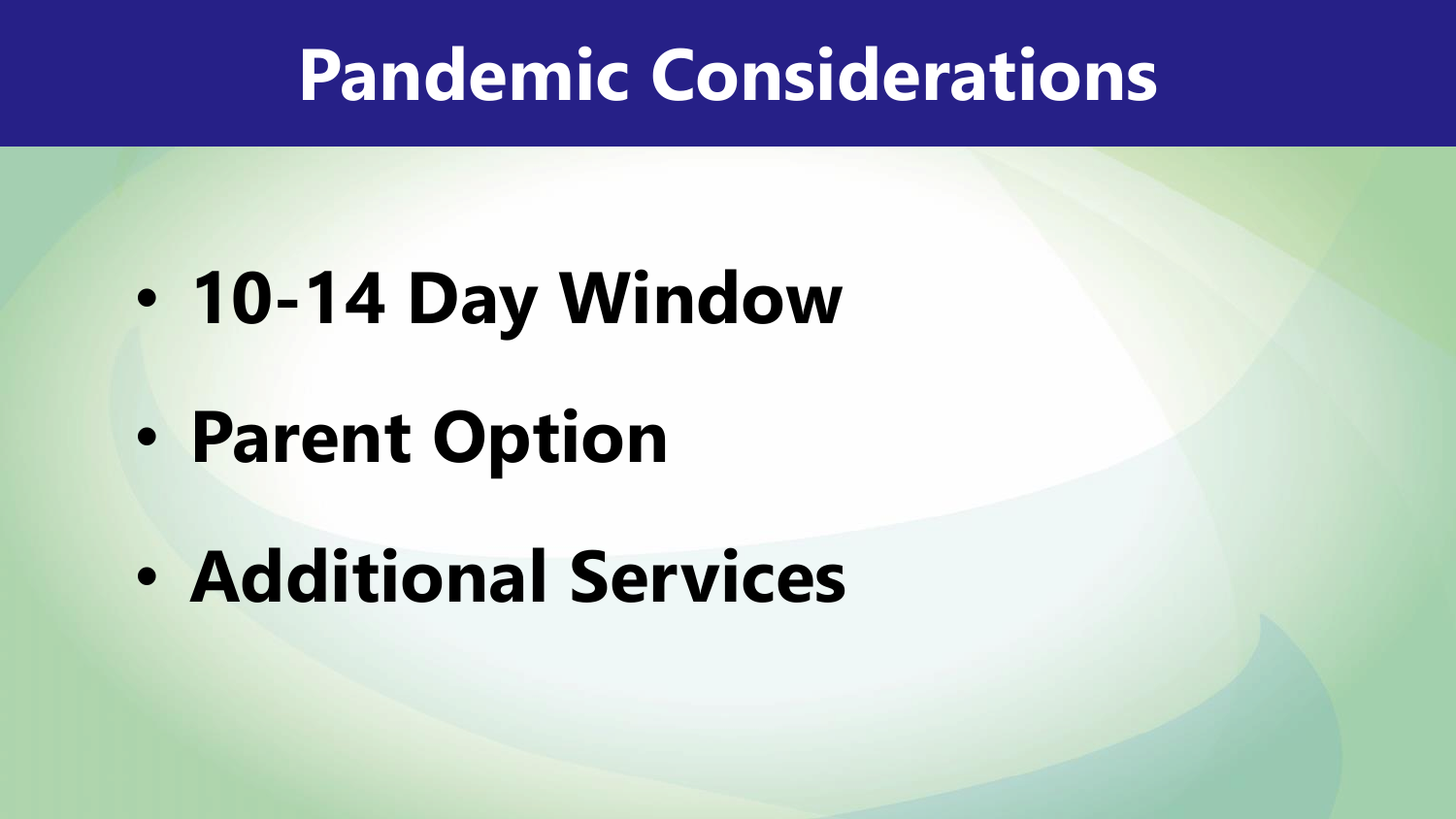#### **Pandemic Considerations**

• **OSEP H1N1 Guidance:** 

**[https://www2.ed.gov/policy/speced/guid/idea/h](https://www2.ed.gov/policy/speced/guid/idea/h1n1-idea-qa.pdf)**

**1n1-idea-qa.pdf**

• **DPI Guidance:** 

**https://dpi.wi.gov/sites/default/files/imce/sped/ [pdf/Extended\\_School\\_Closure\\_due\\_to\\_COVID.pdf](https://dpi.wi.gov/sites/default/files/imce/sped/pdf/Extended_School_Closure_due_to_COVID.pdf)**